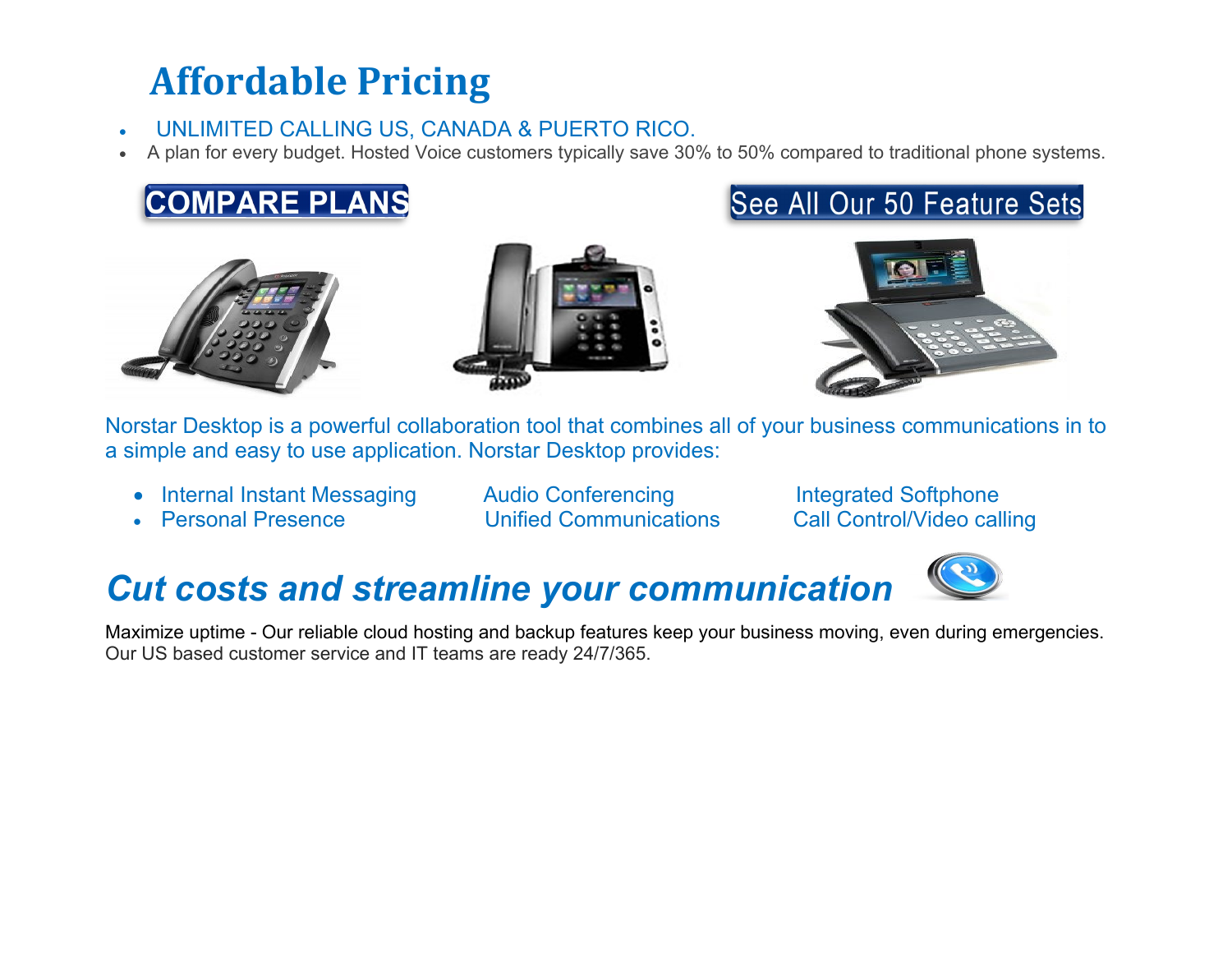Ensure quality of service (QoS) with our SD-WAN solution and/or MPLS network.



# Mobile Applications

Norstar UC-One Mobile allows you to connect to coworkers and customers from your mobile devices. With the Norstar UC-One mobile application, you have the power of your entire business phone system in the palm of your hand.

Norstar Cloud provides full video communication from our Video Phones, Video on the Desktop and Video on your mobile

devices. Video calling is a default standard on the Norstar Cloud platform and it even supports Video Voicemail. Send and receive messages tagged with patient data and care team information. Seamlessly access calling and secure texting from within Norstar mobile apps. And much more.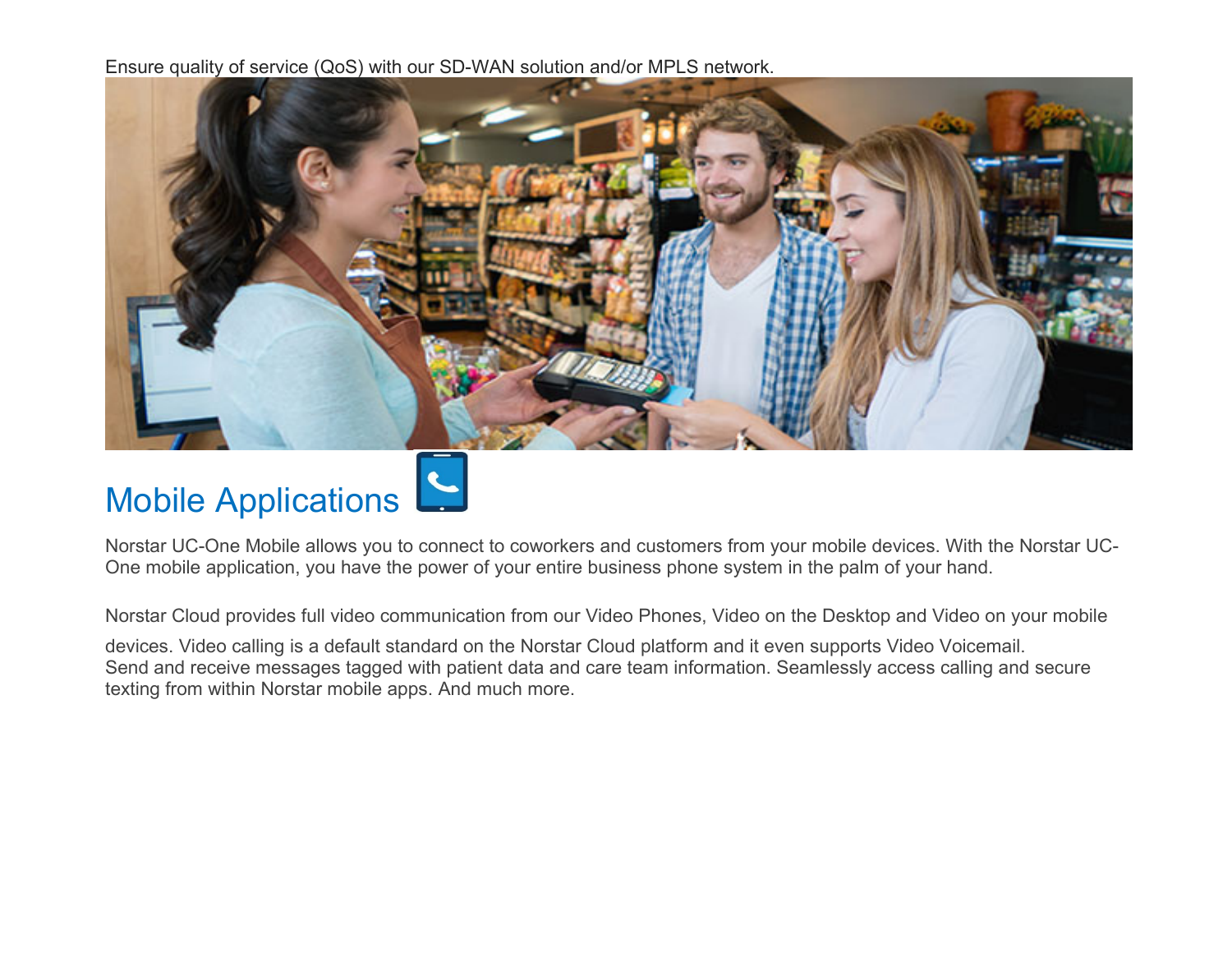| - Ier                                            | Ξ<br>$\div$ | <b>D</b>             |                              |                              |
|--------------------------------------------------|-------------|----------------------|------------------------------|------------------------------|
| 甲<br>$\odot$                                     | 8<br>€      | ≗<br>$\bigcirc$      | m                            | $\mathbb{O}$<br>$\boxed{22}$ |
| UC-One - All                                     | -           |                      | Start new call               |                              |
| $-$ Favorites (2)                                |             |                      |                              |                              |
| George Lorans<br>San Jose, CA, 03:32             |             | $\overline{1}$<br>GD | $\overline{2}$<br><b>ABC</b> | 3<br>DEF                     |
| Andrew Fernandez<br>· Traveling for presentation |             | $\overline{A}$       | 5                            | 6                            |
| $>$ UX (3)                                       |             | Q.HI                 | <b>JBCL</b>                  | MNO.                         |
| - All Contacts (88)                              |             |                      |                              |                              |
| Adriana Huston<br>Day off                        |             | 7<br>PORS            | 8<br>TUV.                    | Q<br><b>WXYZ</b>             |
| Ivan Ivanov<br>Sofia, Bulgaria, 12:32            |             | $\frac{1}{2}$        | $\Omega$                     | #                            |
| Judith Long<br>Tokyo, Japan, 19:32               |             |                      |                              |                              |
| Katrin Harison                                   |             | m et                 |                              | €≡                           |



*Mobile caller ID matches office phone identit*y

- Use your business phone number from your cell phone.
- Switch from Wi-Fi to your cellular network in times of bad connectivity.
- Send and receive business SMS
- Use internal instant messaging
- View personal presence
- Access voicemail
- Check call logs

#### **Enable your anywhere, always-on workforce**

Give your store associates the freedom to help customers without being tethered to their desk phones. With the Norstar UC-One Mobile app, they can make calls, send messages, and even host video meetings from anywhere. Share lines across devices to shorten customer wait times and make real time store announcements by simply integrating with your SIP-based paging system.

- Use Your Own Device Mobile and PC as Office Extension and Save Cost while on the move
- One-touch Connectivity to All Departments Inventory Management, Kitchen and Reception
- UC Features Chat, Video Calling, Short Cut Keys (DSS), Unified Messaging and Outlook Integration
- Advance Call Capabilities Video Calls, Instant Messaging and Conversation Recording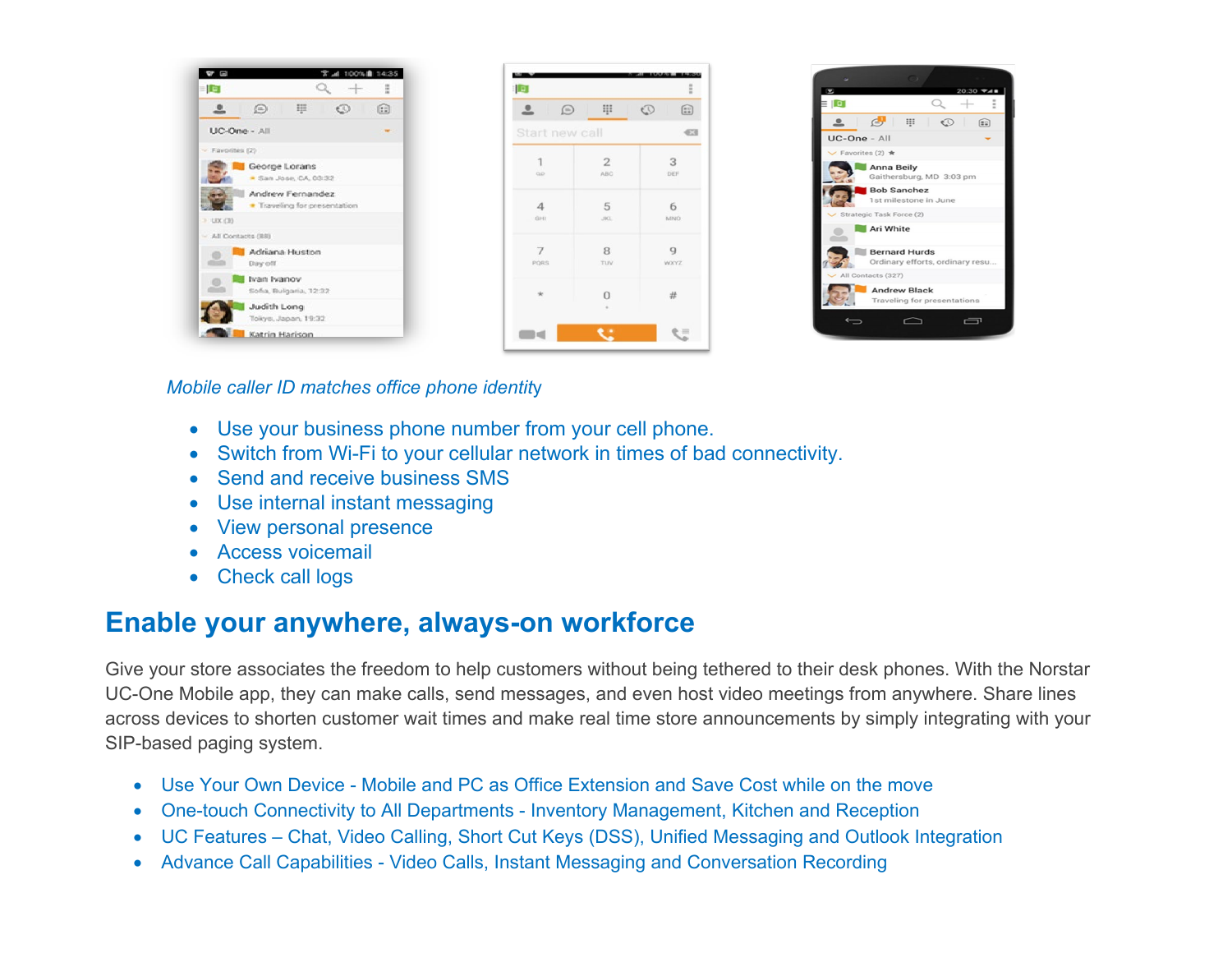- Corporate Directory Integration for Contact Selection
- Track Supplies with Integrating Third Party Software
- Audio Conference Calls for Streamlining Supplies with Departments and Suppliers
- Outlook Integration for Direct Calling through Emails
- Single Click Calls for Quick and Emergency Calling
- Keep customer information, credit card numbers and more secure, even over the phone.
- Automatically route after-hours calls to auto-attendants.
- Send SMS through PBX for Notifications
- Integration with Public Address System and Fire Alarm for Emergency Broadcast



Fast and reliable Wi-Fi services to provide your customers with a great in-store experience. Managed Wi-Fi is a secure, scalable, end-to-end wireless networking solution that helps retailers provide seamless Wi-Fi Internet access virtually anywhere across its premises with comprehensive management tools that help manage and maximize wireless access. 100% cloud managed Wi-Fi for faster deployment, simplified administration, and richer visibility — all without the need for internal IT resources. Get advanced reporting tools and analytics to help you understand all your user's activity on your Wi-Fi network. Learn about your customers' preferences and buying patterns while providing them with a reliable network.

Cloud managed Wi-Fi gives users secure access, protection from malware, and private transactions. Deploy, provision and activate new store locations instantly. They'll be ready to go with call handling rules, individualized outbound caller ID names, and much more. Cloud managed Wi-Fi gives users secure access, protection from malware, and private transactions.

## Maximized Security



The security of your customers' information, as well as the security of your network, is sacrosanct. To retain trust, you must protect the privacy of customer information. Protect customer data, employee devices and company content against security threats. We can provide risk mitigation analysis, as well as a complete security solution. Norstar works with our Retail clients to deliver a truly secure network solution by integrating with our Firewall-as-a-Service solution. This enables the Retailer with DDoS protection, traffic filtering, Unified Threat Management (UTM) and much more. New standards require more stringent security standards for all devices that you use in your retail location. As technology changes and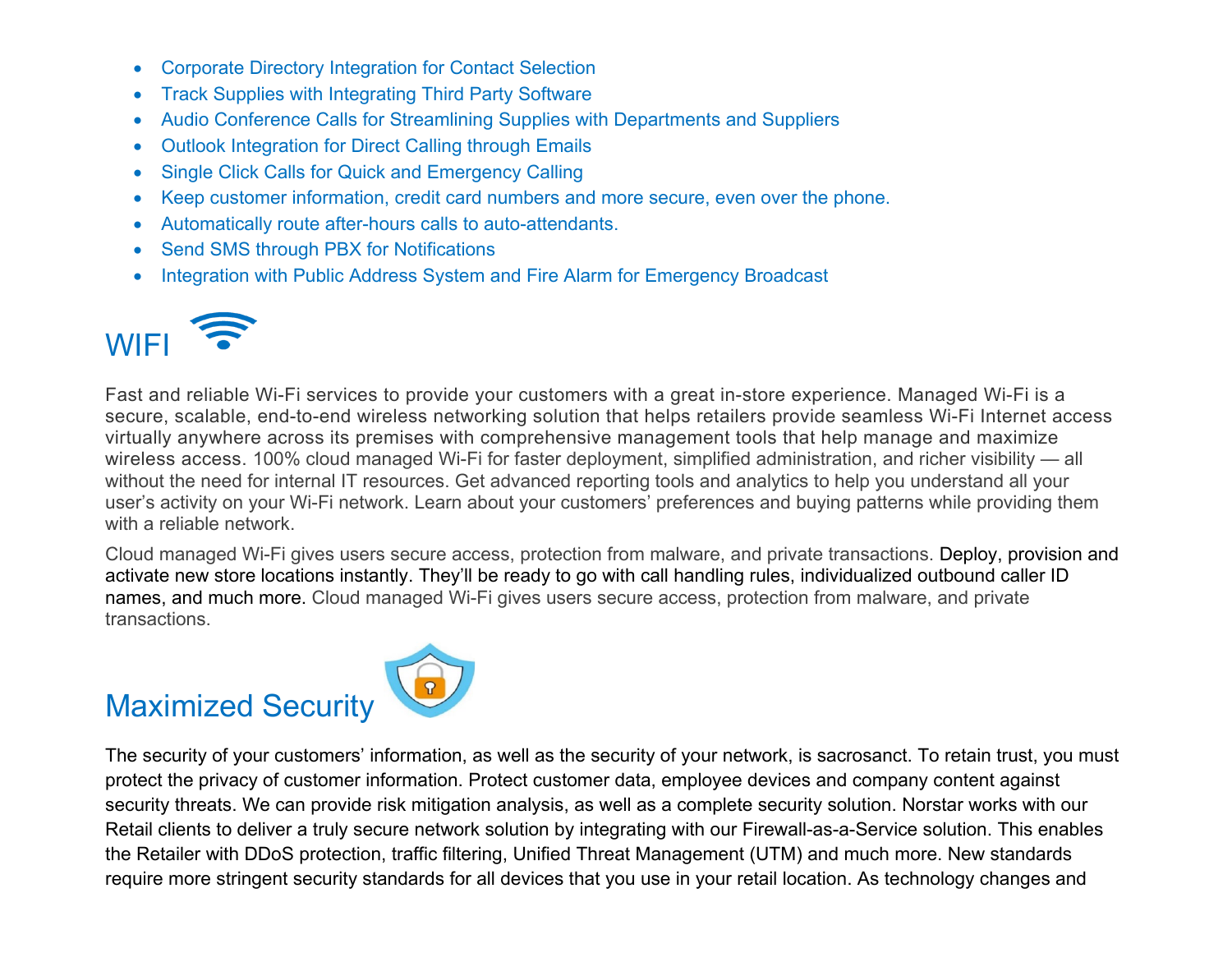more devices are created and used, you need to ensure that you protect your staff and your customers. Lower your cybersecurity risks, improve compliance and protect your critical business assets with flexible IT security solutions that maximize your budget.



Norstar Unified Threat Management (UTM) provides advanced comprehensive, multi-layered security that safeguards your network and information assets against viruses, malware, and emerging cyber threats. Norstar managed network services combine Next-Gen Firewall, Intrusion Detection/Prevention, endpoint protection, authentication, Content Filtering, and Antivirus & Anti-phishing for a complete, integrated, end-to-end network security solution.

#### Norstar DDoS Mitigation



With Norstar, you'll get access to an easy to use, enterprise-grade powerful technology system with no on-site maintenance required and around-the-clock support. Upgrade your system—and your quality of service. Experience simple setup, automatic updates, and user-friendly admin portal. 24/7 US based support.

#### High-Speed Internet



Retailers need secure, robust connectivity for their business, and reliable WiFi for their customers. Connect your retail locations and headquarters with a wide range of business-class broadband services including Ethernet, T1, cable and wireless broadband, available nationwide. With Norstar Fiber Ethernet and speeds up to 100 Gbps, power applications like customer WiFi, point-of-sale and streaming video. Affordable wireless broadband is ideal for a backup solution, a temporary pop-up shop, or a quick-store deployment. Norstar provides lightning fast Internet so you can optimize your POS, data storage and security systems. If you have multiple locations, connect them into one seamless system with Norstar MPLS. Use Norstar SD-WAN technology to build a low-cost secure private network.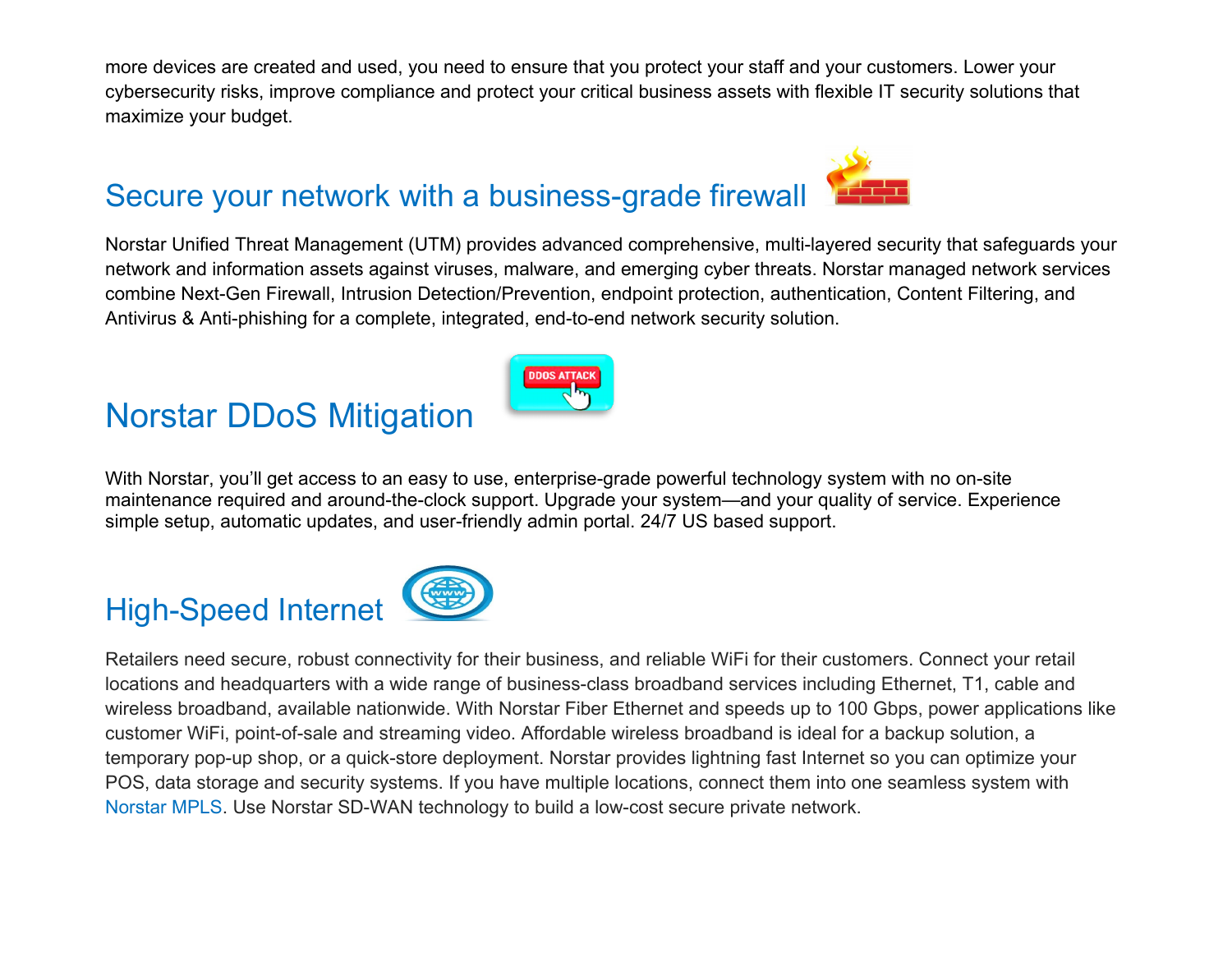## Managed Services



Predictable budgeting with our Managed Services model. From day-to-day systems monitoring to after-hours, emergency tech support, we can design a program that ensures your hardware and software run quickly, efficiently, and securely. Whether you have an IT department or simply need an IT project manager, our IT experts are here to help your business thrive.

SD-WAN



An SD-WAN solution provides the most flexible, reliable and cost-effective basis for supporting the applications and branch offices. Latency, packet loss and jitter are measured for each circuit, which allows traffic to be redirected as needed to reduce congestion and ensure top-notch performance for critical applications.



#### **Why Norstar:**  <u>E</u>

Advanced Network Architecture Network Security Private Cloud Connections Managed Wi-Fi Services **Contact Center Services Cloud Connect Solutions** Norstar SD-WAN Service Norstar DDoS Mitigation